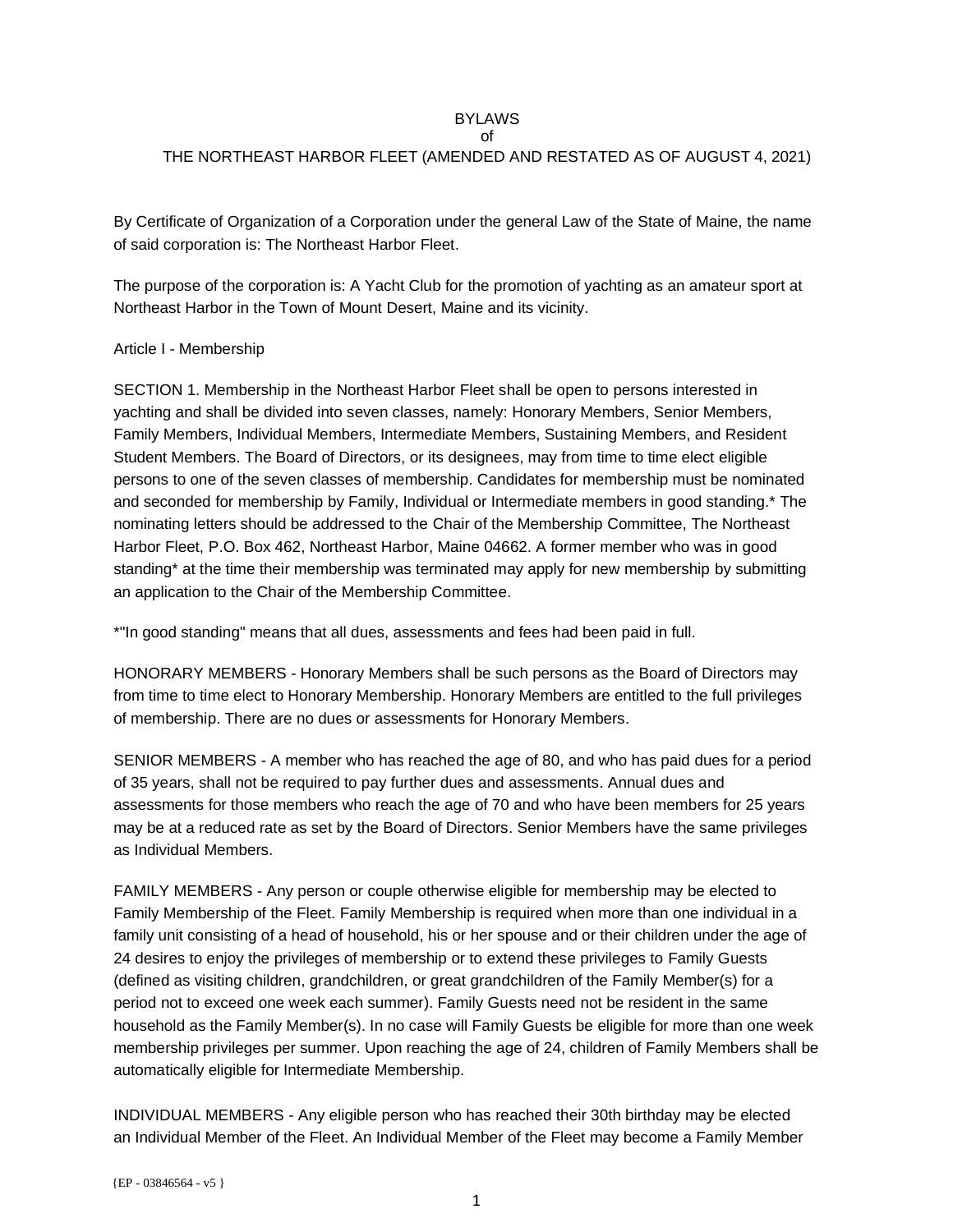without application by notifying the Chair of the Membership Committee and paying the dues for that class of membership.

INTERMEDIATE MEMBERS - Any eligible person who has reached their 24th birthday but has not yet reached their 30th birthday as of the last day of the current Fiscal Year may become an Intermediate Member of the Fleet. Current Intermediate Members qualify as "member on board" to win Fleet Trophies, are eligible to represent the Fleet as NEHF Team Members and may invite guests. They may become Individual Members or Family Members when they reach their 30th birthday, without application, upon paying the dues, assessments, and initiation fee for Individual or Family Membership. The initiation fee shall be reduced by the amount of prior dues paid by the applicant in this category

SUSTAINING MEMBERS - A person who has been a member of the Fleet for five consecutive years or more may become a Sustaining Member by notifying the Chair of the Membership Committee before April 30 of the current year. Sustaining Members have no voting privileges, are not entitled to participate in Fleet events, use the Fleet facilities or rent a Fleet mooring and are not counted in the calculation of a quorum for Member Meetings. Sustaining Members who wish to re-instate their full membership (either Individual or Family) must notify the Chair by before April 30 of the current year and must pay the appropriate Membership Fee.

RESIDENT STUDENT MEMBERS - Available to persons who are residents of Hancock County, who have reached their 6th birthday and are enrolled as students in the Northeast Harbor Sailing School. Resident Student Members are not entitled to voting privileges, and do not qualify as the "Member on Board" in Northeast Harbor Fleet races, other than those races conducted by the Northeast Harbor Sailing School. There shall be no initiation fee for Resident Student Members.

GUESTS - The Northeast Harbor Fleet welcomes the crews and houseguests of members when they are accompanied by the member and abide by Fleet regulations. House guests may participate in the Adult and Junior Sailing Program(s) of the Northeast Harbor Sailing School for a period of up to one week, provided: 1. they are sponsored by the member; 2. there is space in the Program; 3. they meet such eligibility requirements as the Fleet may from time to time have in effect for the programs, and 4. they pay the applicable activity fees. The facilities and moorings of the Fleet are restricted to use by members only, except upon invitation of the Fleet to non-members participating in Fleet sponsored events.

INITIATION FEE - The Board of Directors may establish an initiation fee that shall be paid by new Family and Individual Members of the Fleet and those former members whose membership has lapsed for one year or more.

SECTION 2. Annual dues for the seven classes of membership shall be set by the Board of Directors. Dues, assessments, and charges are payable within 30 days of invoice. A member whose dues, assessments, or charges remain unpaid on July 1 is subject to having his or her name posted at the Fleet until outstanding invoices have been paid. A boat will only be scored in a Fleet race or event once the outstanding dues, capital assessments, charges and/or entry fees (if any) have been paid. A race entered prior to payment shall be scored a DNS. Members whose dues, assessments or charges are unpaid by July 31 will have their names dropped from the membership rolls and is subject to initiation fee(s).

SECTION 3. To fund capital assets, the Board of Directors may also assess the membership a sum in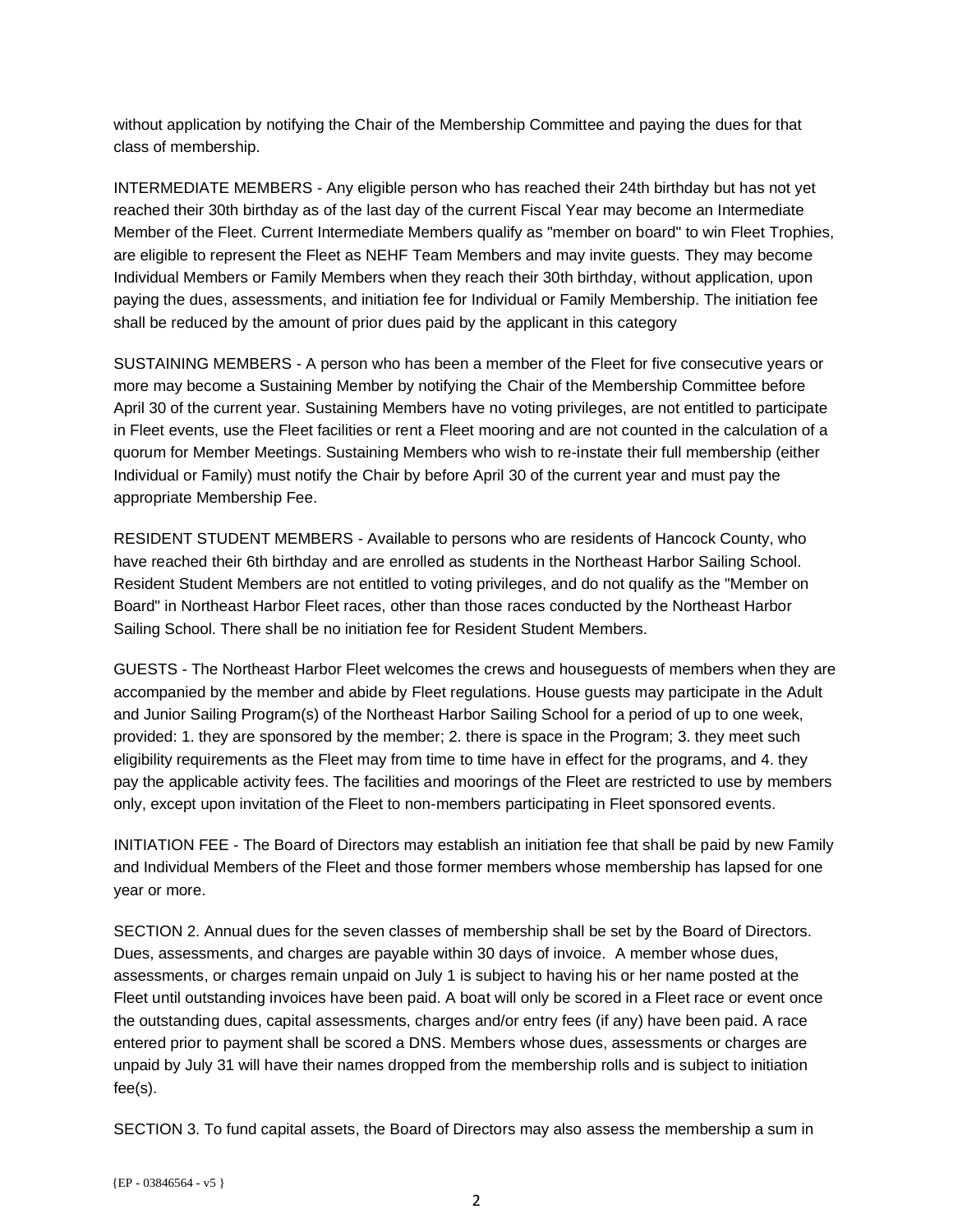addition to the annual dues, capital dues, but only upon notice to the membership of the purpose and need for any such assessment. The assessments shall be limited to the Family and Individual members and shall be in proportion to the annual dues for those classes of members.

SECTION 4. Any member who shall have paid all dues, capital dues and charges currently owed may resign upon written notice given to the Treasurer. Upon termination of membership for any reason, a member shall forfeit to the Fleet all the benefits and privileges of membership and all right, title and interest in and to the Fleet and any of the Fleet's property.

SECTION 5. Membership shall not be transferable unless, in the case of death of a member, the Board of Directors in its discretion shall so permit.

SECTION 6. A member may be expelled by a majority vote of the Board of Directors or a majority vote of the entire Fleet Membership at any duly convened meeting of said Board or members of the Fleet, for failure to comply with the articles of incorporation, by laws, or any duly adopted policies, rules or regulations of the Fleet, provided that ten days written notice shall have been given to such member setting forth the intention to propose his or her expulsion, the specific reasons thereof, and the right of the member to appear and be heard in person or by counsel at the meeting at which such expulsion shall be proposed.

## Article II - Meetings of Members

SECTION 1. The annual meeting of members shall be held at Northeast Harbor in the month of August or September in each year on such day and at such hour and place as the Board of Directors shall determine. Special meetings of the members may be called at any time by the Commodore or by the Board of Directors or at the written request of ten or more members.

SECTION 2. Seven days written notice, from the date of postmark, of each meeting of the members shall be sent to each voting member. In the case of Special meetings, notification given by electronic mail will be considered written notice. If a meeting is adjourned, it shall not be necessary to give any notice of the reconvening of the adjourned meeting.

SECTION 3. Each voting member, which shall include all members except Sustaining Members and Resident Student Members, shall be entitled to vote in person or by proxy at every meeting of the members.

SECTION 4. The election of Officers and Directors shall be by ballot. A majority of the votes cast at a duly organized meeting at which a quorum of members is present in person or by proxy shall be necessary at all elections. Ten percent (10%) of the members eligible to vote shall constitute a quorum for the transaction of business at any meeting of members.

## Article III - Officers and Directors

SECTION 1. The Officers of the Fleet shall be a Commodore, a Vice Commodore, a Rear Commodore, a Clerk, a Treasurer and such other officers and assistant officers as may be deemed necessary and advisable by the Board of Directors.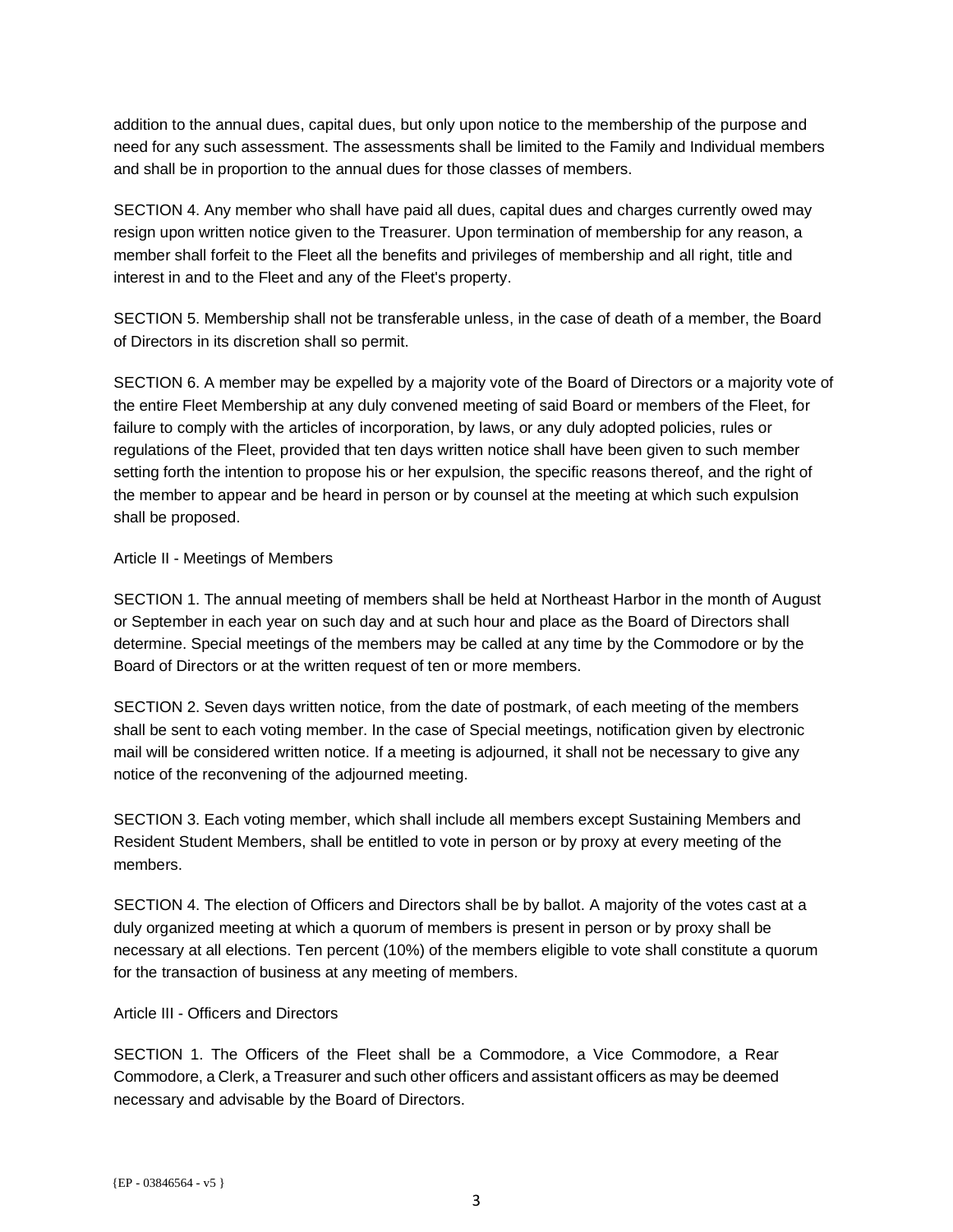SECTION 2. All Officers and Directors shall be elected by the members of the Fleet at the annual meeting and shall hold office from the first of October following the election for a period of one year, or until their successors are elected. Except as provided in Article VI, no person shall be eligible for election to any office at the annual meeting unless nominated in writing by five members and filed with the Clerk not less than five days before the annual meeting. All such nominations shall be posted on the bulletin board of the Fleet for five days preceding such meeting. Notwithstanding the provisions of this Article III, Section 2, for so long as a certain Coordination Agreement dated as of January 1, 2021, between the Corporation and The Northeast Harbor Fleet (the "Coordination Agreement") remains in effect, the members of the Fleet shall act to elect its Officers and Directors only as provided in Section 4 of the Coordination Agreement, as the same may be amended from time to time.

SECTION 3. Any Officer or Director may be removed by the members at a special meeting of the members called expressly for that purpose whenever, in their judgment, the best interests of the Fleet will be served thereby, and the members shall have the power to fill any vacancies in any office, occurring for whatever reason. The affirmative vote of 2/3 of the members entitled to vote shall be required for the removal of an Officer or Director.

SECTION 4. The duties of the Commodore, Vice Commodore, Rear Commodore, Clerk and Treasurer, shall be those usually pertaining the offices of President, Senior Vice President, Vice President, Secretary and Treasurer, respectively. The Commodore shall be an ex officio member of all committees.

SECTION 5. The Board of Directors shall consist of the Officers.

SECTION 6. The Board of Directors shall manage the affairs of the Fleet, and except as otherwise provided by the Charter or by these bylaws, shall exercise all powers of the Fleet. Specifically, but without limitation, the Board of Directors shall have the power and authority to hire and appoint a Fleet Manager and Assistant Treasurer to perform those duties assigned by the Board of Directors. A majority of the Directors shall constitute a quorum for the transaction of business at any meeting of the Board of Directors. The act of the majority of the Directors present at a meeting at which a quorum is present shall be the act of the Board of Directors.

Article IV - Management Committee

SECTION 1. The Management Committee shall consist of the Officers and such other members appointed by the Commodore.

SECTION 2. The Management Committee shall have such authority as may be delegated by the Board of Directors from time to time.

Article V - Race Committee

SECTION 1. The Race Committee shall consist of five or more appointed members and the Commodore and the Fleet Manager, as members ex officio. The appointed members shall serve for the same term, as provided by these By Laws with respect to Officers. Members of the Committee shall notify the Chair of the Committee prior to July First if they are unable to be at Mount Desert Island for any part of the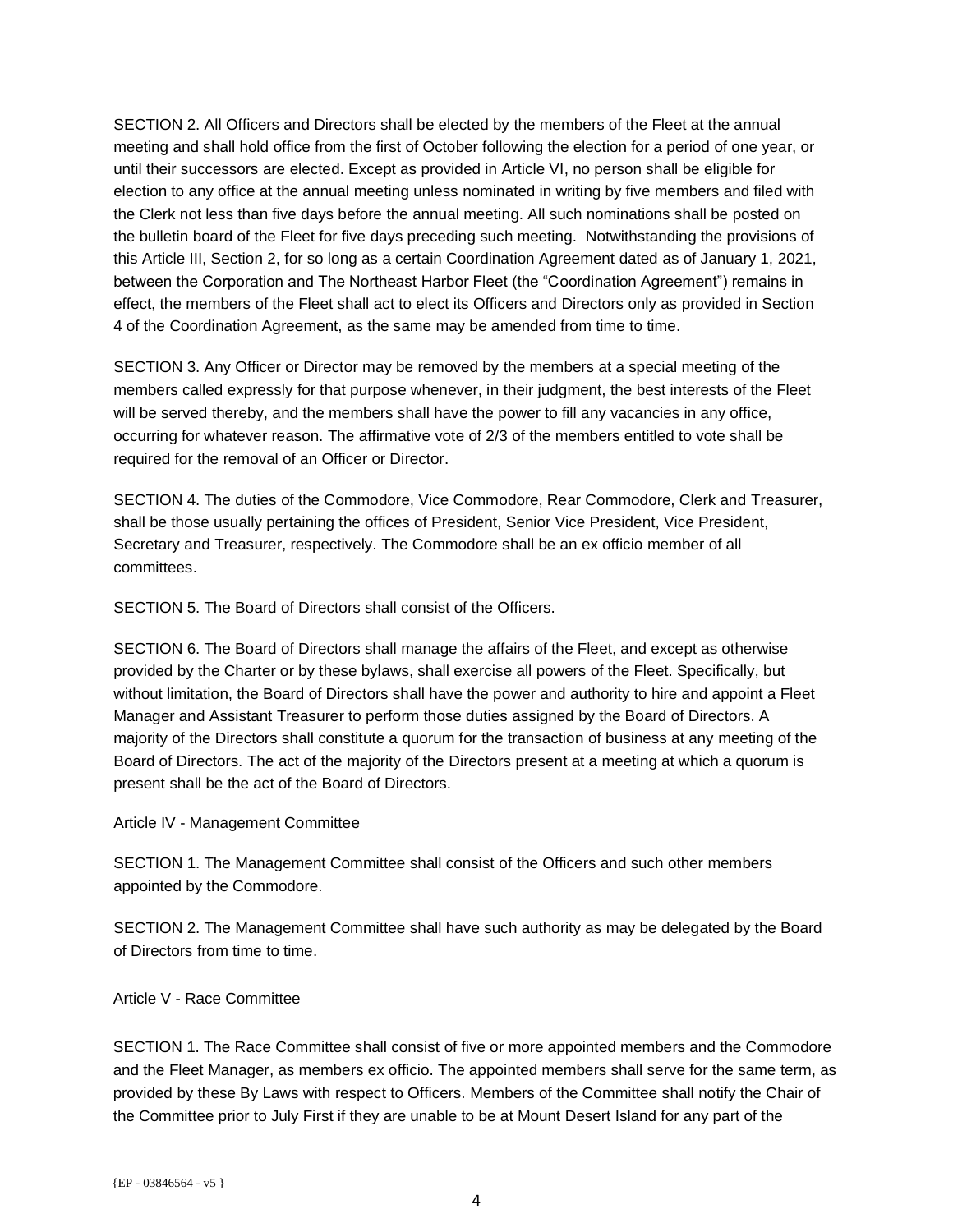summer during which they have been appointed. The Race Committee Chair shall fill any vacancies which may occur for whatever cause, and may, at his/her discretion, at any time during the summer when there are insufficient members of the Race Committee present for the Race Committee to perform its assigned duties, appoint additional members of the Race Committee.

SECTION 2. The management of all races shall be under the direction of the Race Committee. All decisions of the Race Committee shall be by a majority vote of its members present, except that in the case of a tie, the Commodore shall cast the deciding vote, except as modified by these By Laws, or by Sailing Instructions applicable to specific events or the general authority of the Race Committee as defined in the Racing Rules of Sailing as adopted by the United States Sailing Association.

#### Article VI - Nominating Committee

SECTION 1. A Joint Nominating Committee shall be formed each year by the Commodore to nominate candidates to become Officers of The Northeast Harbor Fleet and Directors of the Northeast Harbor Sailing School. The Committee shall consist of five members, selected in the following manner: one member shall be the most immediate past Commodore willing to serve and shall serve as Committee Chair; one member shall be appointed by the current Commodore; one member shall be the current President of the Northeast Harbor Sailing School; and two members shall be at-large members appointed by the Chair described above, each of whom shall be a member of The Northeast Harbor Fleet but not a current officer of either The Northeast Harbor Fleet or the Northeast Harbor Sailing School and at least one of whom shall be a past member of the Board of Directors of the Northeast Harbor Sailing School.

SECTION 2. It shall be the responsibility of the current Chair of the Nominating Committee to determine the most immediate past Commodore willing to serve on the following year's Committee.

SECTION 3. The Committee shall nominate candidates for each office each year.

Article VII - Fleet Insignia and Flag

SECTION 1. The Fleet insignia shall be a symbolic compass with the arrow pointing northeast. It shall be shown as in the published in the Annual Report.

SECTION 2. The Fleet Burgee shall consist of a red pointed flag, the hoist to be two thirds of the length, with the Fleet insignia in blue of a diameter equal to one third of the length centered equidistant from the two longer sides of the flag and one third of the distance from the hoist to the end of the flag; the space between the outer band and the central disk of the insignia to be white.

SECTION 3. The members of the Fleet shall have the exclusive right to fly the Fleet Burgee. The Fleet Burgee shall be as shown on the front cover of the Annual Report.

Article VIII Fiscal Year

The fiscal year of the Fleet shall end on December 31.

Article IX Amendments

These bylaws may be amended either by:

{EP - 03846564 - v5 }